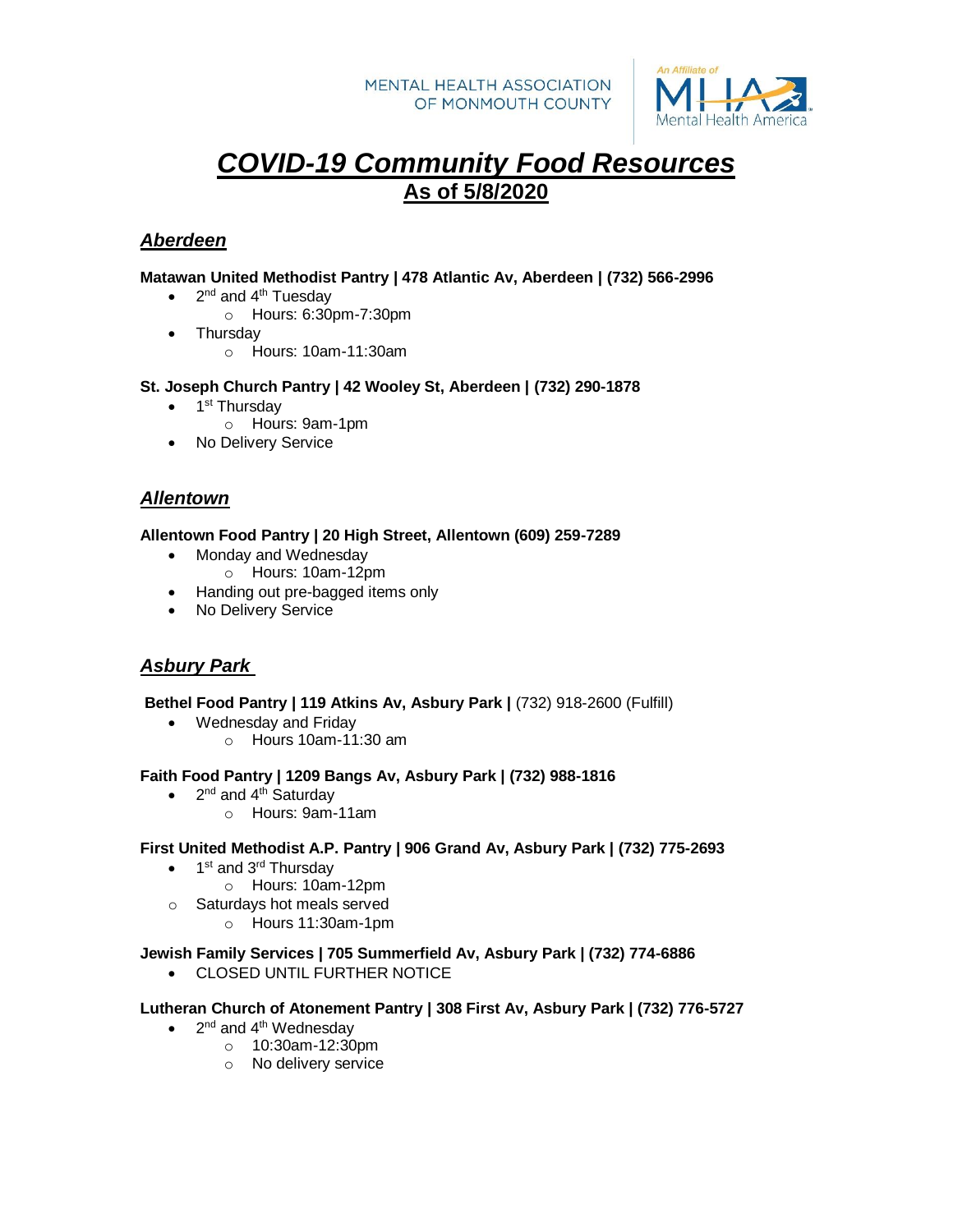

#### $\overline{a}$ **Salvation Army Pantry | 605 Asbury Av, Asbury Park | (732) 775-8698**

- Call for apt
- No delivery service

# **Second Baptist Church Pantry | 124 Atkins Av, Asbury Park | (732) 774-5347**

- 2nd and last Saturdays
	- o Hours: 12pm-2:30pm
- No delivery service yet....(call for updated changes)

# **St Peter Claver Pantry | 1419 Springwood Av, Asbury Park | (732) 775-4157**

- Thursdav
	- o Hours: 10am-1pm

# **Trinity Last Resort Pantry | 503 Asbury Av, Asbury Park | (732) 775-5084**

- Tuesday
	- o Hours 11am-1pm
	- Saturdays hot meals served
		- o Hours 11:30am-1pm

# **Victory Tabernacle of Prayer Pantry | 1325 Asbury Av, Asbury Park | (732) 455-5836**

- $\bullet$  2nd and 4<sup>th</sup> Wednesdays
	- o Hours: 10am-1pm

# *Atlantic Highlands / Highlands*

#### **Our Lady of Perpetual Help Church | 121 Miller Street, Highlands | (732) 291-0272** *Prepacked bags available for pick up at side door of church*

- Sundav
	- o Hours 11am-12:45pm
	- Monday
		- o Hours 5:30pm-7:30pm

#### **Navesink United Methodist Church | 96 3rd Av, Atlantic Highlands | (732)291—0485** *Emergency food bags available for residents of Highlands or Atlantic Highlands*

- Wednesday
	- $\circ$  Hours 4:30-6pm @ church parking lot on 3<sup>rd</sup> Av
- Thursday
	- o Hours 4:30-6pm @ lot in front of skate park between Snug Harbor Av and Central Av
	- $\circ$  Please call and check their Facebook page for further information at this time.
	- o Handing out pre-bagged items only

# *Belmar/ Bradley Beach*

### **Belmar Food Pantry | 1000 17th Av, Belmar | (732) 681-4413**

- Tuesday and Thursday
	- o Hours: 10am-12pm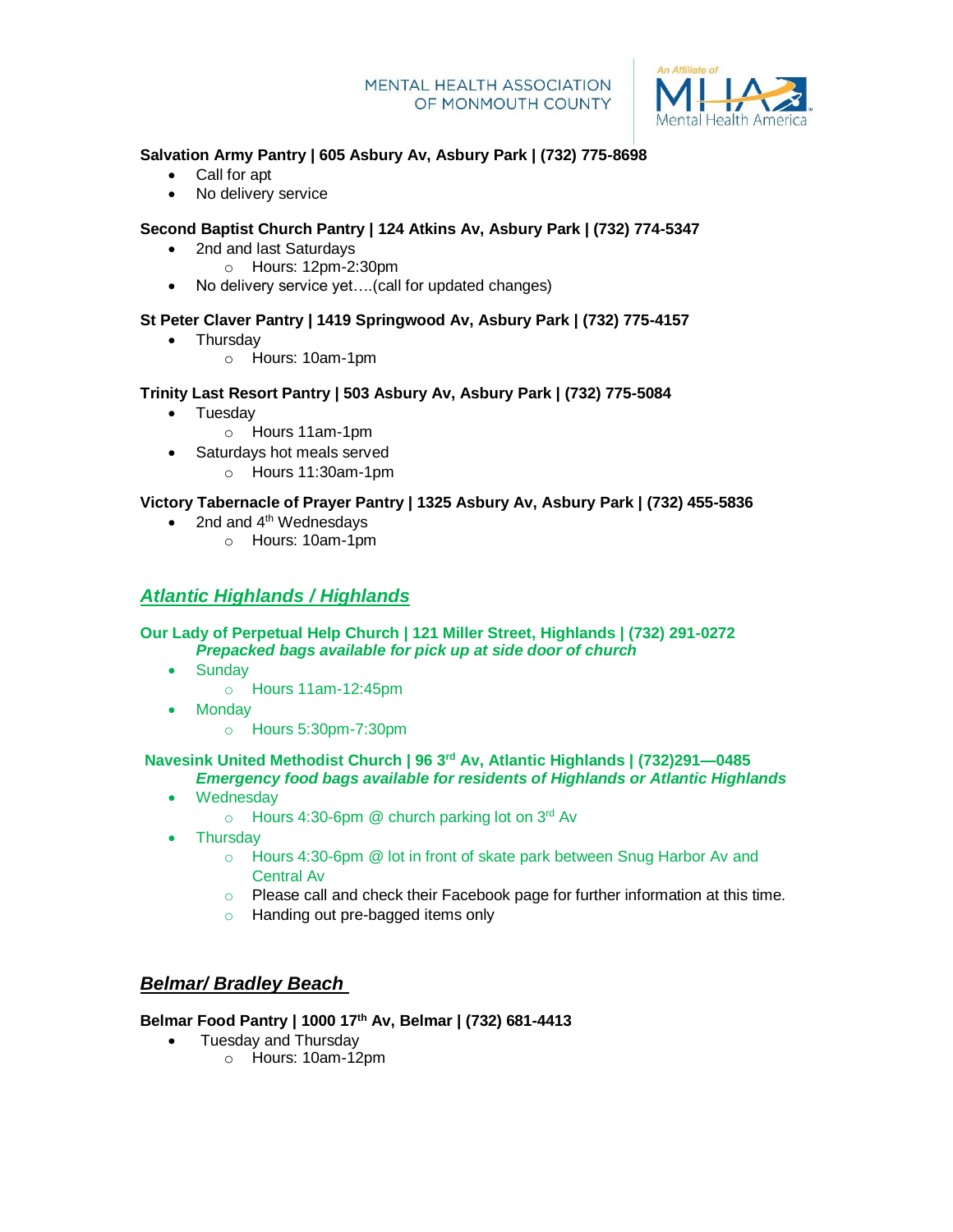

#### $\overline{a}$ **Bradley Food Pantry | 605 4th Av, Bradley Beach | (732) 775-0161**

- Monday- Friday
	- o Hours: 10am-12pm
- Thursdays
	- o Hours: 6pm-7pm
- Handing out pre-bagged items only
- No Delivery Service

# *Cliffwood Beach*

**Providence Baptist Pantry | 15 Lincoln Av, Cliffwood | (732) 566-4430**

- 3<sup>rd</sup> Saturday
	- o Hours: 8am-12pm
- No Delivery Service

# *Cream Ridge*

**Emley's Hill Good Samaritan Pantry | 69 Emley's Hill Rd, Cream Ridge | (609) 259-2166**

**Call first until further notice**

# *Eatontown*

# **Eatontown Food Coop | 15 Meridian Dr. Eatontown | 732) 547-8359**

- Food Pantry
	- o Open Today and every other Wednesday
	- o Hours: 12pm-3pm
- No delivery service

# **St. Dorothea's Pantry | 240 Broad St, Route 71 Eatontown | (732) 542- 0148**

- Mass Canceled, ALL classes canceled
- Food pantry giving out pre-packaged foods as a drive-up service in Church parking lot
	- $\circ$  Open 2<sup>nd</sup> & 4<sup>th</sup> Wednesday of the month, Hours: 5pm-7pm
	- $\circ$ 2<sup>nd</sup> Saturday of the month, Hours: 9am-11am
- Sometimes the schedule changes due to a holidays

# *Farmingdale / Howell*

### **The Mews Pantry | The Mews 2 Liron Lane, /Farmingdale (732) 919-6227**

- 1<sup>st</sup> and 3<sup>rd</sup> Wednesday
	- o Hours: 2:30pm-4:30pm

### **Christ Church Pantry | 71 Oak Glen Rd, Howell | (732) 938-7500**

- 2nd Saturday
	- o Hours 8:30am-12:30pm
- No Delivery Service

### **Howell Food Pantry | 449 Adelphia Rd, Howell | (732) 938-2368**

- March 23, April 20, May18, June 22
	- o Hours: 3:30pm-7:30pm
- Please call first! Pick- ups are for registered clients only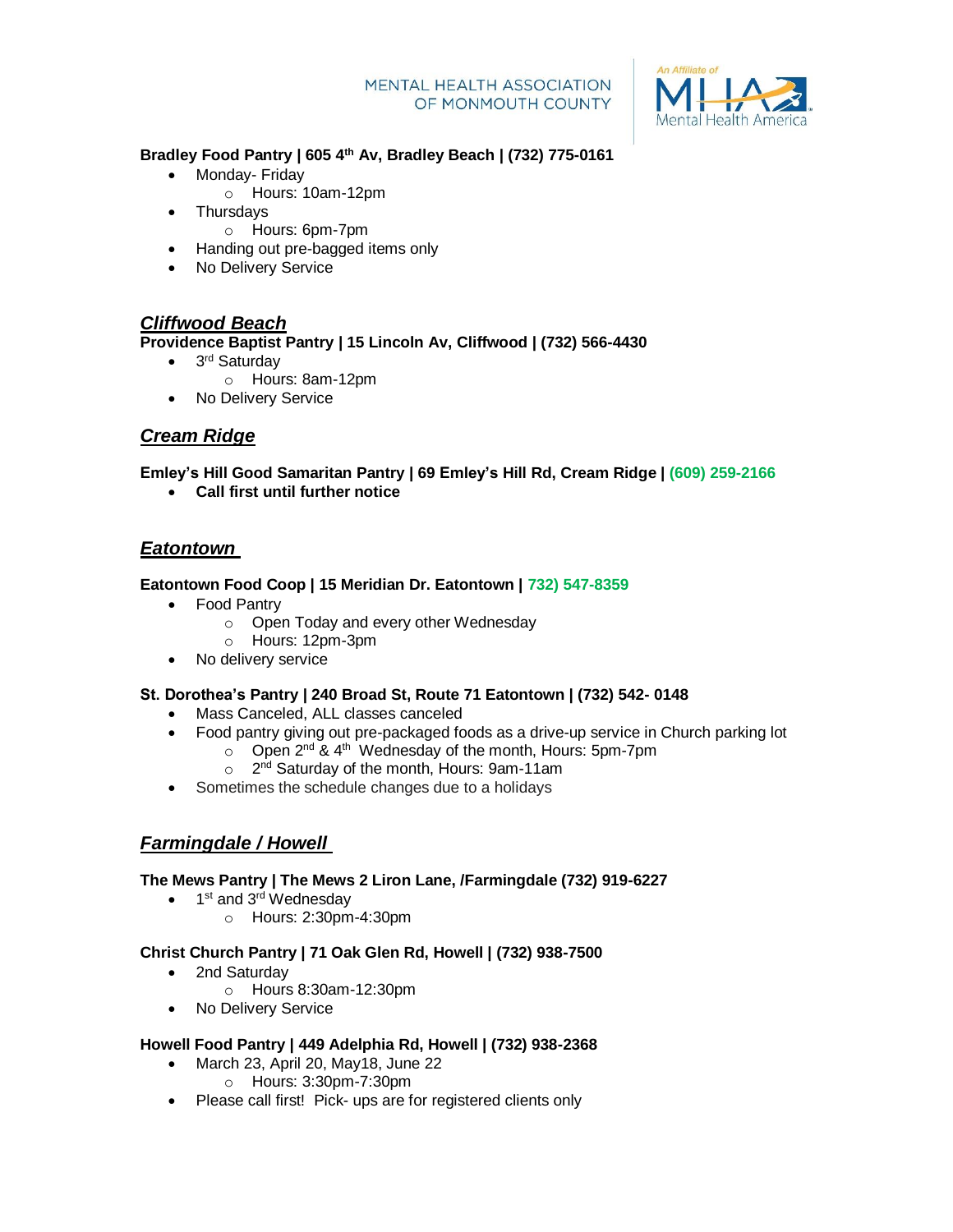

# *Freehold*

# **New Hope Pantry | 28 First St, Freehold | (732) 780-9210**

- 3rd Thursday
	- o Hours: 10am-1pm

# **Open Door Pantry | 39 Throckmorton St, Freehold | (732) 780-1089**

- Tuesdays & Thursdays
	- o Hours: 10am-12pm
	- o Parking lot behind building.

# **Casa Freehold Pantry | 4 Jackson Street, Freehold | (732)547-7274**

• by appointment only

# **YMCA | 41 Center Street, Freehold | (732) 845-5273**

- Mondays, Wednesdays, Fridays,
	- o Hours: 10am-1pm.

# **NCTH Mobile Pantry:**

- 2nd Wednesday of each month at 597 Park Ave, Freehold o Hours: 2pm-3pm
- 4th Friday of each month at 16 Mc Lean Street, Freehold
	- o Hours: 1:30pm-2:30pm

# *Hazlet*

### **St. John's UMC Pantry | 2000 Florence Avenue, Hazlet | (732) 264-1236 Facebook page is facebook.com/StJohnsUMCFoodPantry**

- Food Pantry
	- o Thursdays
	- $\circ$  Hours: 5:30pm 7pm

# *Keansburg / Middletown*

### **Project Paul | 211 Carr Avenue, Keansburg | (732) 787- 4887**

- Thrift Shop closed until April 1st
- Food pantry
	- o Wednesday & Friday
	- o Hours: 9:45am -12:45am
- No Delivery Service

### **St. Marks | 247 Carr Avenue, Keansburg | (732) 787- 3520**

- Serving One Meal Daily 12pm -1pm (Takeout Only)
- Food Pantry
	- o Tuesday, Thursday, Saturday
	- o Hours: 9am- 11am
	- o Pre-packaged bags only
- No Delivery Service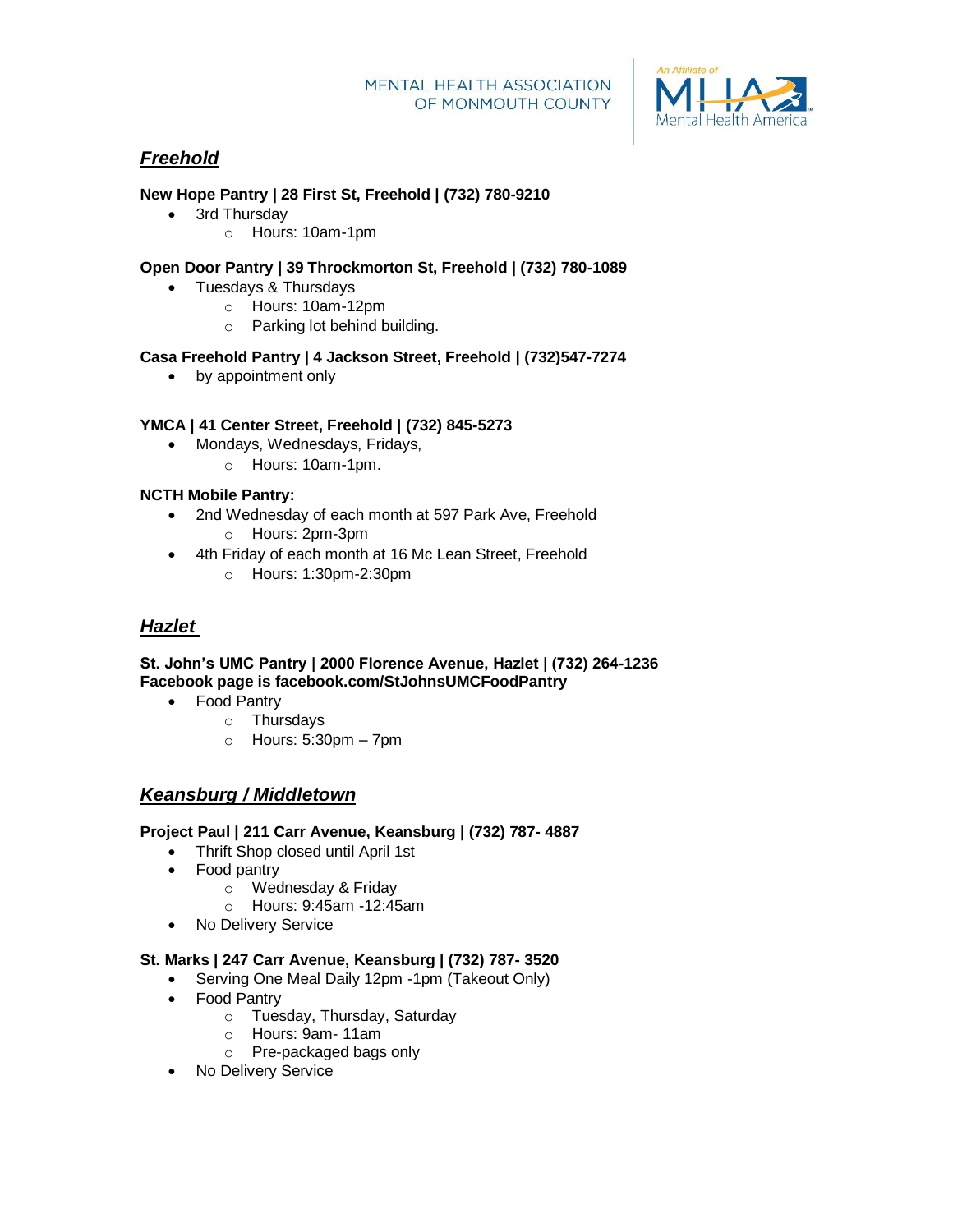

#### $\overline{a}$ **Calico Cat Pantry | 96 Kings Highway, Middletown | (732) 671- 8775**

- Food Pantry
	- o Wednesdays only
	- o Hours: 9:30-12pm
	- o Pre-packaged bags for pick up outside only

# *Long Branch | W. Long Branch*

# **Christ the King Pantry | 408 Prospect St, Long Branch | (732) 222-3216 x116**

Closed until further notice

# **First Baptist Pantry | 499 Bath Av, Long Branch | (732) 229-1453**

- 4th Thursday
	- o Hours: 12pm-3pm
- No Delivery Service
- **St. Brigid's Pantry | 300 Broadway, Long Branch | (732) 222-1411**
	- Call first **…** Moving forward uncertain of hours and days

# **St. Luke's United Methodist Pantry | 535 Broadway, Long Branch (732) 222-1341**

- Closed this week ... reopening on Friday 3/27
- Fridays
	- o Hours 3pm-5pm
- Soup kitchen
	- o Tuesdays
	- o Hours: 4pm-6pm
- No Delivery Service

### **St Michael's Food Pantry | 800 Ocean Av, Long Branch | (732) 483-0360**

- 3rd Saturday
	- o Hours: 2pm-5pm

### **Reformation Food Pantry | 992 Broadway, West Long Branch | (732) 229-9180**

- Church closed until further notice
- Tuesdav
	- o Hours: 7pm-8:30pm
- Saturday
	- o Hours: 8:30pm-10pm
- No Delivery Service

# *Manalapan / Marlboro / Morganville*

### **Samaritan Center Food Pantry** | 211 Route 522, | Manalapan| (732) 446-1142

- Tuesday and Thursday
	- o Hours: 9:30am-11:15am
- Saturday
	- o Hours: 9:30am-11:30am
- Please call first!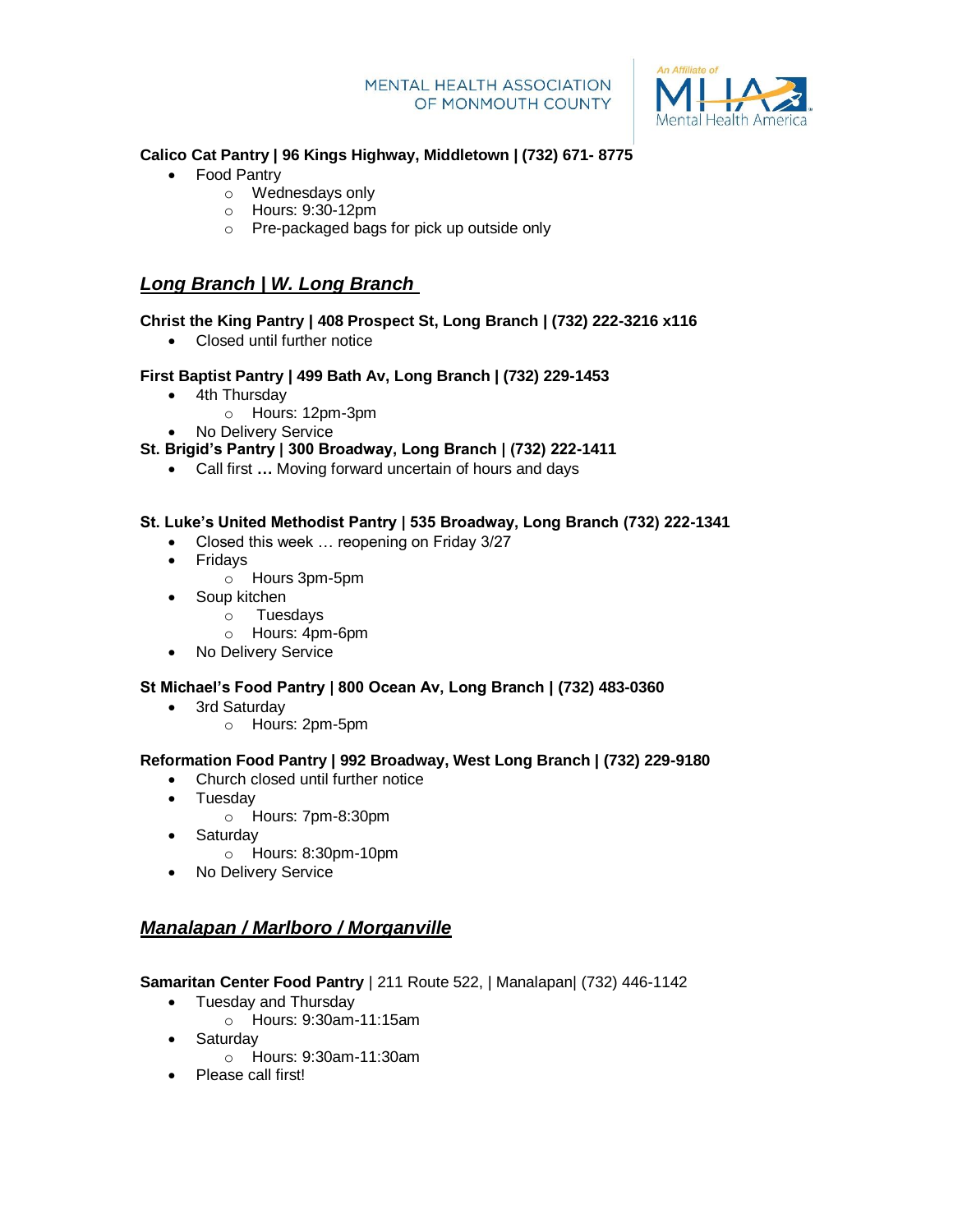

 $\overline{a}$ **Monmouth Worship Ctr. Pantry** | 37 Vanderburg Rd, Marlboro | (732) 332-9600

- Sundays
	- o Hours: 1pm-3pm
- And by appointment
- No Delivery Service

**Hindu American Temple & Cultural Center** | 31 Wooleytown Road | (732) 972-5552

- Call between 8:30-11:30am or 4:30-8pm to register
- Daily
	- Hours: 5:30pm-7:30pm
- Packaged food available for drive-thru pick-up

*NOTE:* Enter the 31 Wooleytown Rd. gate for pick-up & exit the same way

o Please follow social distancing guidelines & wear face masks

# *Manasquan*

**Hope Pantry Community Church** | 23 Taylor Av, Manasquan | (732) 223-4115

- Sundays
	- o Hours: 1-2pm and by appointment (unconfirmed)

**Manasquan Food Pantry** | 16 Virginia Av, Manasquan | (732) 223-0898

- Monday and Tuesday
	- o Hours: 10am-1pm
- Thursday and Friday
	- o Hours: 1pm-4pm
- 3<sup>rd</sup> Thursday open until 6pm
- No delivery Service

# *Matawan*

**Matawan United Methodist Pantry** | 478 Atlantic Av, Matawan | (732) 566-2996

- Thursdav
	- o Hours: 10am-11:30am (unconfirmed)
- $2^{nd}$  and  $4^{th}$  Tuesday
	- o 6:30pm-7:30pm (unconfirmed)

**Matawan Food Pantry |** 201 Broad St, Matawan | (732) 566-2663

- Last Saturday of the month
	- o Hours: 8am-12pm (unconfirmed)

# *Neptune*

### **FPC Food Outreach | 142 Oxonia Av, Neptune | (732) 775-8174**

- 1<sup>st</sup> and 3<sup>rd</sup> Monday
	- o Hours: 5pm-7pm (unconfirmed)
- Wednesday
	- o Hours:12pm-2pm (unconfirmed)
- Saturday
	- o Hours:12pm-2pm (unconfirmed)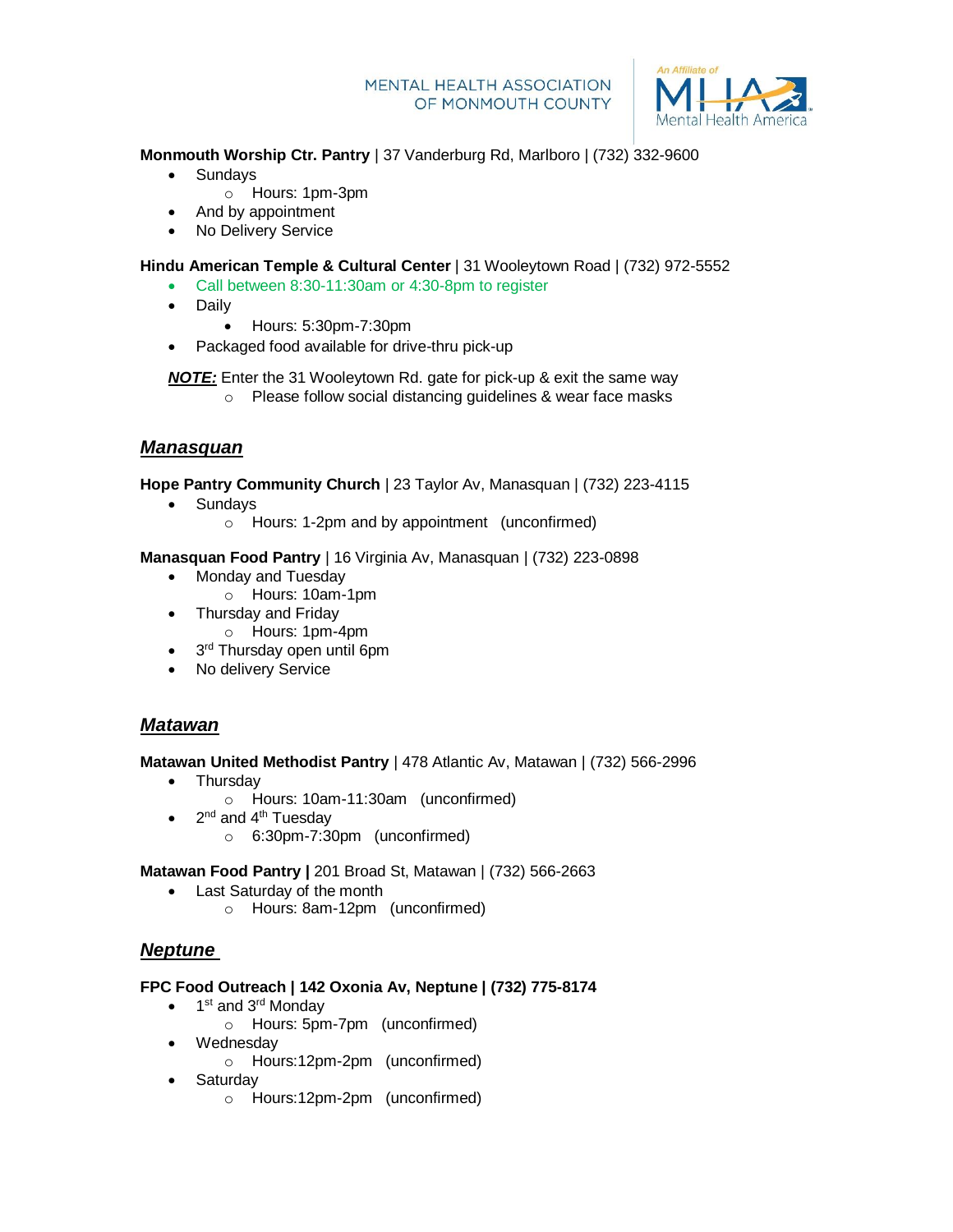

#### **Greater Emanuel Food Pantry | 423 Drummond Av, Neptune | (732) 774-1963**

- 2<sup>nd</sup> Tuesday
	- o Hours: 11am-3pm
		- o 3pm-5pm (unconfirmed)
- 2<sup>nd</sup> Sunday
	- o Hours: 1pm-3pm (unconfirmed)

# **Mt. Olivet | 1707 Washington Av, Neptune | (732) 775-4333**

- 1<sup>st</sup> Wednesday
	- o Please call to register first
- No delivery service

# *Ocean Grove*

**St. Paul's Ocean Grove** | 81 Webb Av, Ocean Grove | (732) 775-1125

- Thursday
	- o Hours: 3pm-5pm

# *Red Bank*

# **Lunch Break | 121 Dr. James Parker Blvd, Red Bank | (732)747- 8577**

- Non-perishable and monetary donations only
- Claire's Closet is suspended until further notice
- Food Pantry (distributed at back door only)
	- o Mon/Tues/Thurs/Fri
		- Hours: 10am-2:45pm
	- o Wednesday
		- **10am-5:45pm**
	- o Saturday
		- 9am-11:45am
		- -No Delivery Service available
- Soup Kitchen
	- Meals distributed at front dining room door only
		- o Monday-Saturday
			- Hours: 8:30-1pm

### **JBJ Soul Kitchen | 207 Monmouth Street, Red Bank | No calls please For information refer to the website: jbjsoulkitchen.org**

- Open for Take-out for their in-need community only
- Meals ordered & distributed in the outdoor space only (limited menu)
	- o Mon/Tues
		- **Closed**
	- o Wednesday Saturday
		- 4:00pm-6:00pm
	- o Sunday
		- 10:30am-11:30am
			- -No Delivery Service available

# **Salvation Army | 180 Newman Springs Rd, Red Bank | (732)-747-1626**

• Food Pantry by appointment only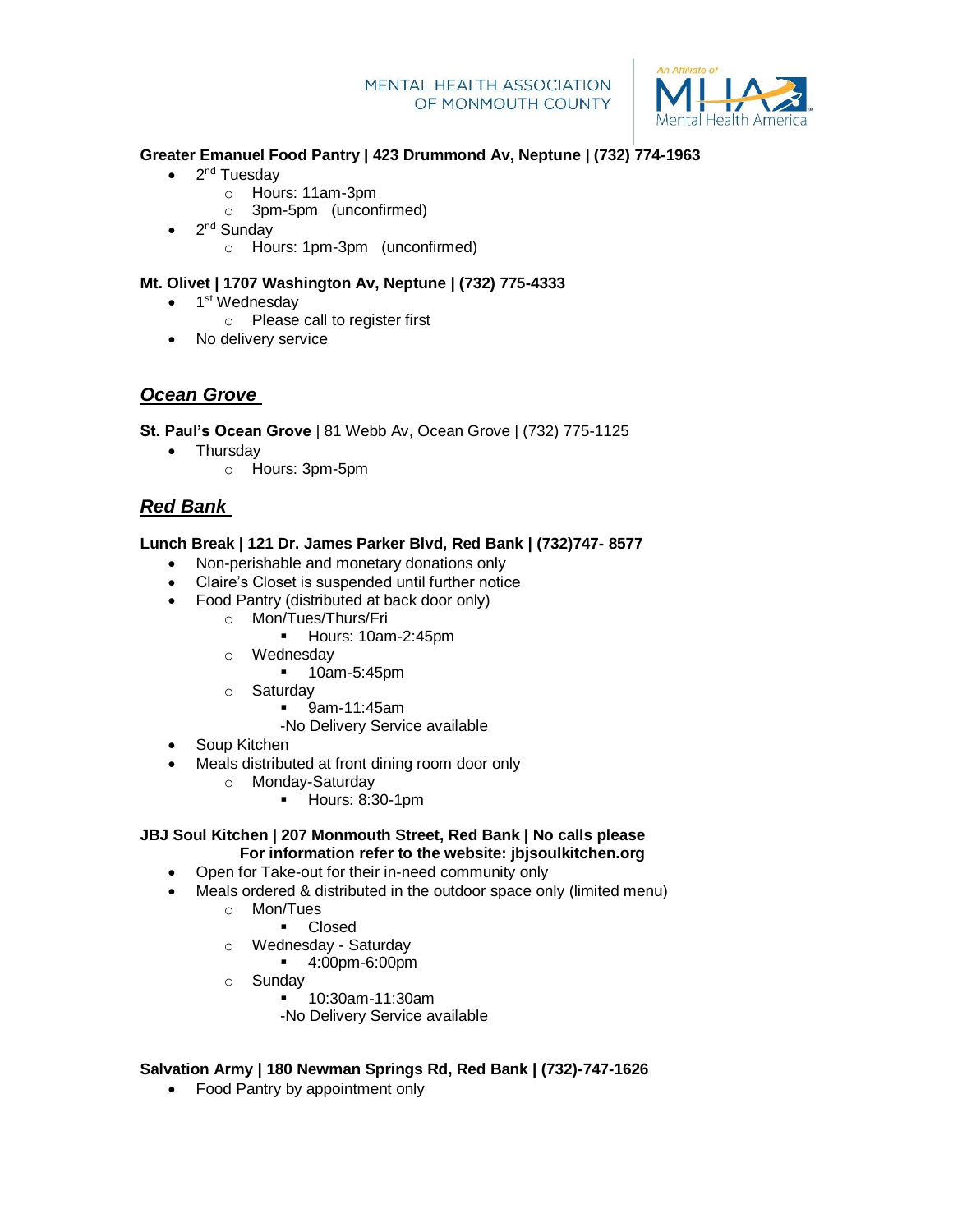

# **BPC Food Pantry | 247 Broad Street, Red Bank | (732)747-0446**

- Monday (As of  $4/20/20$ )
	- o Hours: 5:30pm-7:30pm
	- o Pre-packaged only
	- o Curbside pick-up only
	- o Only 1 family member per pick-up
	- o All are welcome / No proof of residency required
- No Delivery Service available

### **St. Anthony's Pantry | 121 Bridge Av, Red Bank | (732) 747-0813**

- L**e**ft message for call back…regarding changes
- Mon-Tues
	- o Hours: 6pm-7pm

# *Tinton Falls*

**Glad Tidings Pantry** | 4012 Asbury Av, Tinton Falls | (732) 922-9189 Ehesek Hill

- 2<sup>nd</sup> Tuesdays
	- o Hours
- $\circ$  4<sup>th</sup> Mon
	- o Hours 5pm-7pm

**Collingwood SDA Pantry |** 276 Shark River Road, Tinton Falls | (732) 922-1675

- 4<sup>th</sup> Monday
	- o Hours: 2pm-6pm

# *Union Beach*

**Faith Chapel** | 1015 Union Av, Union Beach | (732) 264-5248

- 3<sup>rd</sup> Saturday
	- o Hours: 9am-1pm

# *Wall*

**Abundant Grace Pantry |** 4041 Squankum-Allenwood Rd, Wall | (732) 835-2726

- Wednesdays
	- o Hours: 3:30pm-5:30pm
- No Saturdays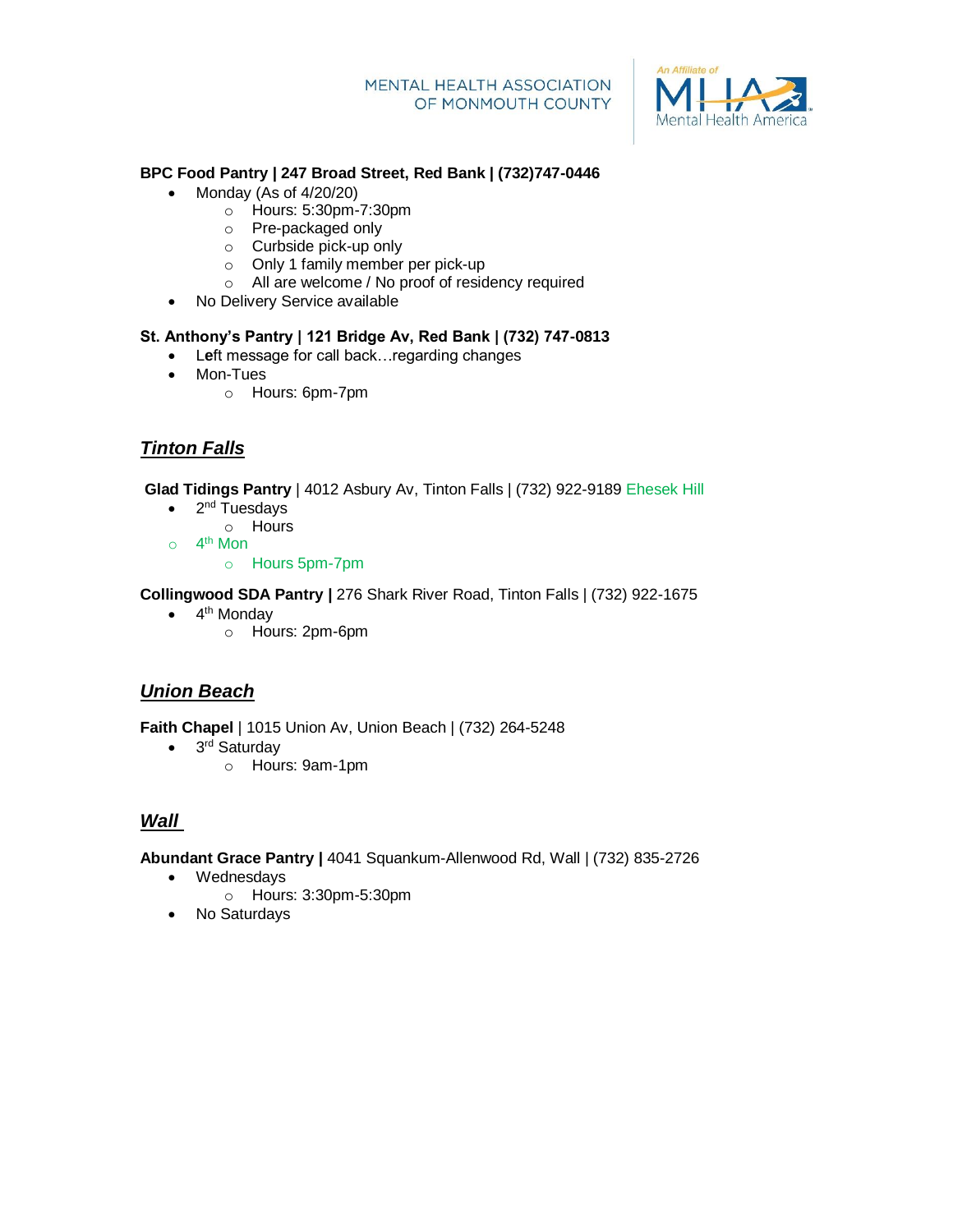

#### $\overline{a}$ **BLESSING BAG BRIGADE NJ** | 125 Red Hill Road, Holmdel NJ

A non-profit organization dedicated to showing compassion and humanitarianism toward the homeless and those in need.

- They collect and distribute men's socks, snack foods, including breakfast bars, water bottles, shampoo, body soap, toothbrushes, travel sized toothpaste, lotion, deodorant, razors and more.
- They have more than 20 drop off locations in Monmouth County.
- Currently serving GRAB N GO lunches at St. Peters in Freehold Wednesday and Thursdays from 12pm-1pm.
- Please sign up at: <https://www.sighupgenius.com/go/60b084fa9a92da4f49-stpeters>

### **Blessing Bag Brigade will work with volunteers to deliver food to the elderly by request only, at: [www.blessingbagbrigadenj.org](http://www.blessingbagbrigadenj.org/)**

For more information follow them on FACEBOOK | Founder is Kevin P. Garrison

# **Free School Breakfast | Lunch Information Monmouth County**

# *Aberdeen*

Meals can be picked up on Monday Wednesday and Fridays between the hours of 11:30- 1pm. Included in each pick up are 2 breakfasts and 2 lunches.

Distribution Locations:

- Mike Miller Elementary 310 Milwaukee Av NE …Front entrance
- CC Lee 1900 State St … Front entrance
- Lincoln Elementary 414 S. St  $10^{th}$  ... Front entrance
- May Vrerby Elementary 612 14<sup>th</sup> Ave SE ... Front Entrance
- OM Tiffany Elementary  $-8198<sup>th</sup>$  Av NE ... East Entrance
- Simmons Elementary 1500 S  $3<sup>rd</sup>$  St. ... South side of school
- Lake Side Estates 2511 S Hwy 281 … Main entrance **(11:15-12pm)**
- Park Village 1623 10th Av SW and 17th St … **(12:15-1pm)**

# *Aberdeen/Matawan*

Fixed distribution sites will be distributing one bag per say and mobile sites will distribute 2 bags per day. Meals will be distributed curbside.

Distribution Site Locations:

- Matawan Regional High School 450 Atlantic Av. (Aberdeen) Door 12 (Student parking lot)
- Matawan Aberdeen Middle School 469 Matawan Av. (Aberdeen) Door 13 (near Giusti Field)
- Ravine Drive Elementary School 170 Ravine Dr. (Matawan) Door 12 (near south parking lot)
- Mobile Site Hawthorne Street and Cliffwood Av (Aberdeen)
- Mobile Site Gerard Avenue and Lloyd Rd. (Aberdeen)
- Mobile Site Gravelly Brook Park (Matawan)
- Mobile Site County Road and Kennedy Avenue (Aberdeen)

# *Asbury Park*

Meals can be picked up for children under the age of 18 between the hours of 10am and 1pm. Distribution Locations:

- Dr. Martin Luther King Middle School at 1200 Bangs Avenue, Asbury Park
- Thurgood Marshall Elementary School at 600 Monroe Av. Asbury Park.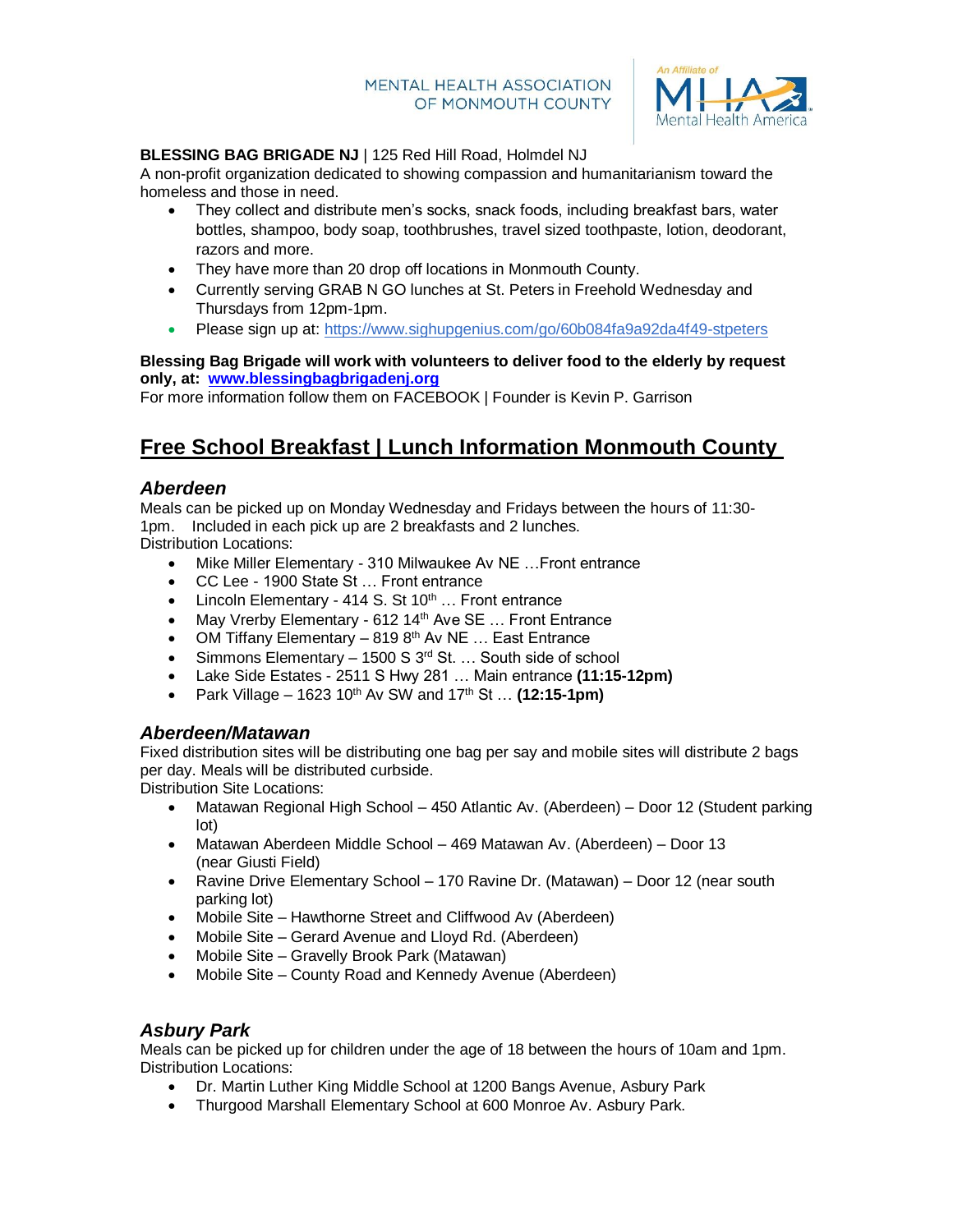

# *Belmar/Avon/Lake Como*

MHS students residing in Belmar, Lake Como and Avon can pick up lunches at

Belmar Elementary School from 11:30am -12:30 pm daily.

### *Brielle and Manasquan*

MES and MHS students residing in Manasquan and Brielle can pick up lunches at

• MHS Gymnasium from 11am-1pm daily.

# *Eatontown*

Grab and Go style breakfast and lunch meals are available to all BOE Students. Students or their parents are able to pick up both meals between the hours of 7:30 am and 10:30 am. As of now, they are distributing once a day and will be available each weekday while schools are following the home instruction plan. Please choose location closest to student's home Distribution Locations:

- Memorial Middle School 7 Grant Av, Eatontown
- Woodmere School 65 Raleigh Court, Eatontown
- Meadowbrook School 65 Wyckoff Rd, Eatontown

# *Freehold*

Beginning Thursday March 26, 2020 student meals for eligible students will be distributed by Freehold Regional buses at specific neighborhood Activity Bus Drop Points between the hours of 10am and 1:00pm so that families have an opportunity to travel to the closest Activity Bus Drop point to obtain 3 meals.

 The meal bus will provide 3 meals at the Activity Drop Point every Monday and Thursday until further notice. Drop point locations are available on the Freehold School District Website FRHSD.COM

In addition to the meal drop off points in residential areas,

 Freehold Boro High School, located at 2 Robertsville Rd, Freehold, will be distributing meals on Mondays and Thursdays between the hours of 10am and 1pm.

# *Keansburg*

Grab and Go meals can be picked up Monday through Friday at

• the Caruso School on Myrtle Avenue between 10am and 12pm. Please continue to review Keansburg School District social media postings for the most up to date information.

### *Middletown*

The Middletown Township Public School District will provide access to breakfast and lunch for students who currently receive free or reduced price meals through the NJ School Nutrition Program. Grab and Go breakfast and lunch will be available Mondays and Wednesdays at

 High School North and High School South between 7:30 and 9am on virtual learning days. Set up will be in the parking lots of these schools.

If Transportation to pick up location is no feasible, please email Whitson's Food Service Director, Jessica Ritz, at [ritz@middletownk12.org](mailto:ritz@middletownk12.org) to arrange for staff to deliver meal to your front door. Meals will be delivered on Mondays and Wednesdays between 8am and 10am.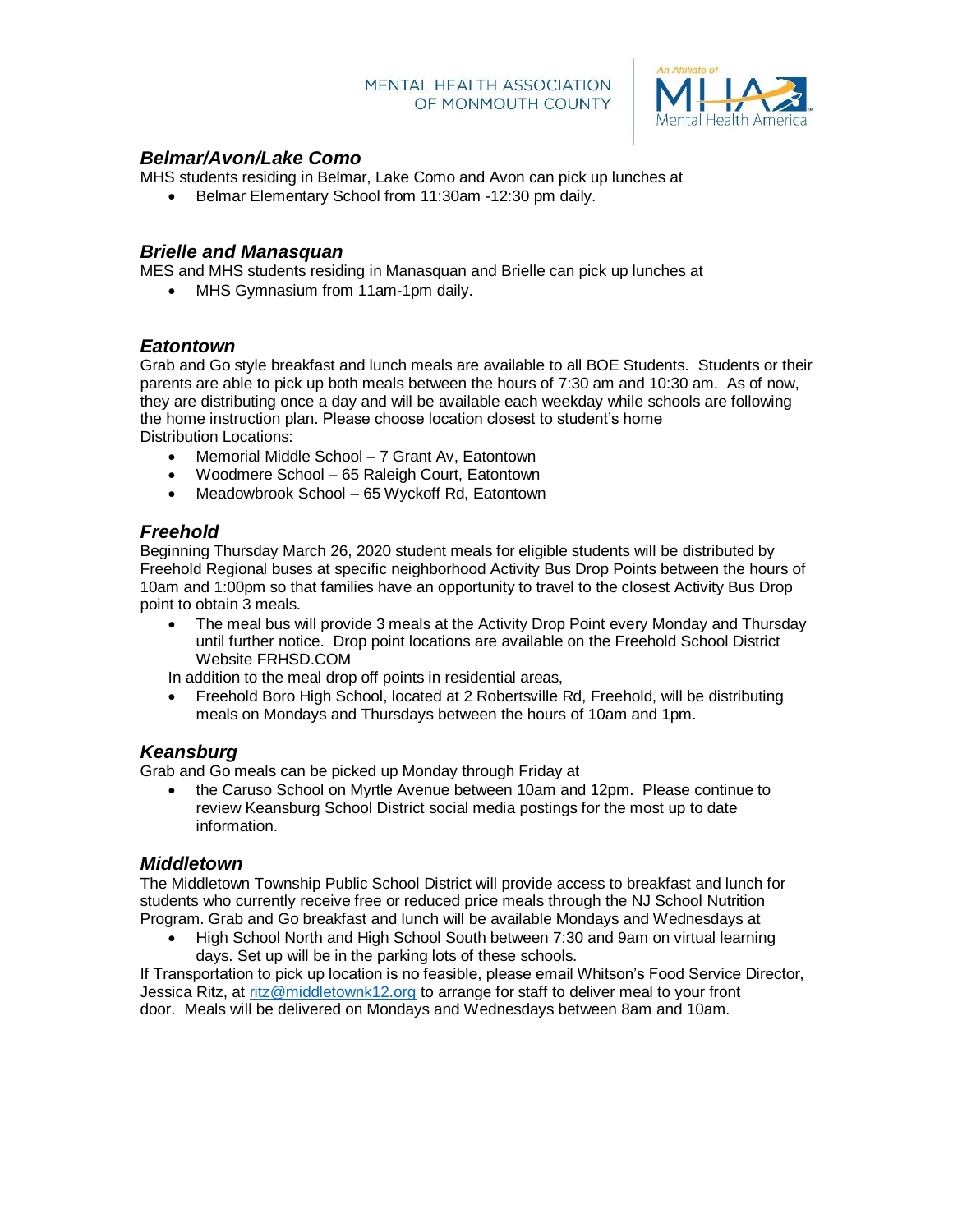

# *Neptune*

Neptune School District will provide limited meal services during the emergency closure. Meals are available for all children aged 18 and under, even if they are not enrolled in Neptune schools. Each day's meal will include a free lunch and a free snack. Meal pickup will be available at two locations between the hours of 10:30am and 12:30pm each day. Directional signs will be posted at both locations

Distribution Locations:

- Neptune High School 55 Neptune Blvd, Neptune
- Atkins Avenue entrance to Midtown Community School

# *Red Bank*

All Red Bank residents under the age of 18 are eligible for the free grab and go breakfasts and lunches, no matter which school they normally attend. Regional High Students are also eligible, whether or not they live in Red Bank.

Meals are distributed at the

- Red Bank Primary School on River Street
- Red Bank Middle School on Hardin Rd according to the schedule below. Students must be present to receive meals.

Monday 9am-11am (1 breakfast and 1 lunch per student) Tuesday 9am-11am (2 breakfasts and 2 lunches per student)

Thursdays 9am-11am (2 breakfasts and 2 lunches per student)

 Red Bank Charter School families are directed to Lunch Break at 121 Dr. James Parker Blvd. for meal pickups between 9am and 11am same day schedule as above.

# *Spring Lake Heights*

MHS students residing in Spring Lake Heights can pick up lunches at

Spring Lake Heights Elementary School from 11am-12pm daily.

# *Tinton Falls*

Food services for eligible students will continue to be available for pickup on Mondays and Wednesdays from 10am – 11:30am at

the Tinton Falls Middle School.

If you have extenuating circumstances, please email mbasmagy2tfschools.org so they can support you.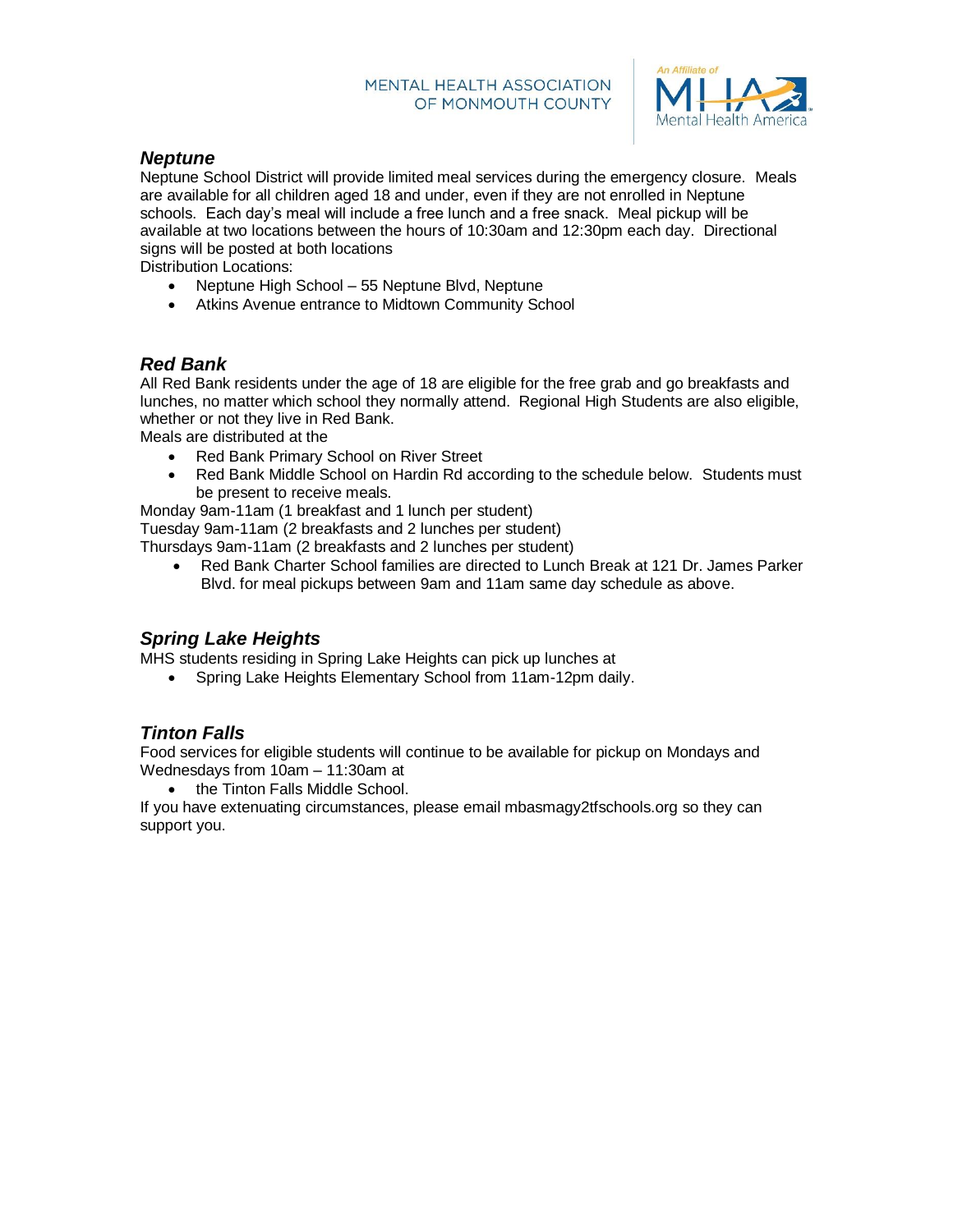

# **Food Delivery/Pick-up Resources in the Monmouth County Area:**

# **Meals on Wheels | (732) 775-0525 | [www.interfaithneighbors.org](http://www.interfaithneighbors.org/)**

Meals on wheels is providing a Noonday meal.

In response to the COVID 19 health crisis, many enhanced personal facility and vehicle safety protocols have been added to ensure safety of all volunteers, staff and seniors. Please understand that the delivery system is under stress at the moment. Contact Meals on Wheels to join their program.

# **MV Silveri and Sons Inc. |1095 Towbin Av, Lakewood | (732) 818-0107**

Wholesale Produce Distributor providing Home Bulk Delivery services to families. To set up an account - Please email them your full name, delivery address, and phone number. They'll create an account number for you.

Their online store is open you can shop away, checkout, and pay by credit card. After your order is placed allow 2-4 Business Days for delivery of your products. Click on "Direct to Consumer" [https://www.mvsilveri.com/](https://nam05.safelinks.protection.outlook.com/?url=https%3A%2F%2Fwww.mvsilveri.com%2F&data=02%7C01%7Cmmckenna%40oceanfirst.com%7C36dd09f1b2f74ed05e9308d7dff33b00%7C9ecf9f35f427431fa3512673f72cd918%7C0%7C0%7C637224108071322813&sdata=WKWE8G3f3eHBYassRiBho1p9zbhV1tqUJRUXLdP5Rbw%3D&reserved=0) 

You can also follow them on Facebook for news & updates. [https://www.facebook.com/mvsilveri/](https://nam05.safelinks.protection.outlook.com/?url=https%3A%2F%2Fwww.facebook.com%2Fmvsilveri%2F&data=02%7C01%7Cmmckenna%40oceanfirst.com%7C36dd09f1b2f74ed05e9308d7dff33b00%7C9ecf9f35f427431fa3512673f72cd918%7C0%7C0%7C637224108071322813&sdata=L4mjHo9fyY2pORLR1zq76TPnq1LKp4pHCmDeUGeYhP4%3D&reserved=0)

- Office Hours 8am-4pm
- Tel. 732-818-0107 / Fax 732-818-0109 / Email [mikejr@mvsilveri.com](mailto:mikejr@mvsilveri.com)
- \$125 minimum for delivery call or email by 10pm for next day delivery
- $\bullet$  \$50 minimum for pick-up  $\omega$  their warehouse (you'll see a sign for pick-up at rear of building) – please call ahead for pick-up 732-818-0107

#### **Instacart.com and Peapod.com**

Deliveries delayed or unavailable due to high demand

**Walmart** grocery delivery orders taken between 11am-7pm

Neptune (732) 620-9293

Freehold (732) 620-9540

- o Place orders online or by using Walmart app choose pick up or delivery
- o Delivery is booked 2 or more days out so plan ahead
- o First hour of store opening is for elderly and "at risk" shoppers

**Target**

- o Orders placed online only
- $\circ$  Delivery service may not be available or delayed due to high demand
- o First hour of store opening is for elderly and "at risk" shoppers

**ShopRite**

- o Delivery orders placed online only
- o Must sign up using ShopRite card number
- o Delivery service may be unavailable or delayed due to high demand.
- o Curbside pickup is booked days out so order ahead!
- $\circ$  First hour of store opening is for elderly and "at risk" shoppers

**Foodtown**

- o No Delivery Service
- o Curbside pickup orders placed online only
- o Curbside pickup is booked one week out so order ahead!
- o Store has a designated elderly or "at risk" checkout lane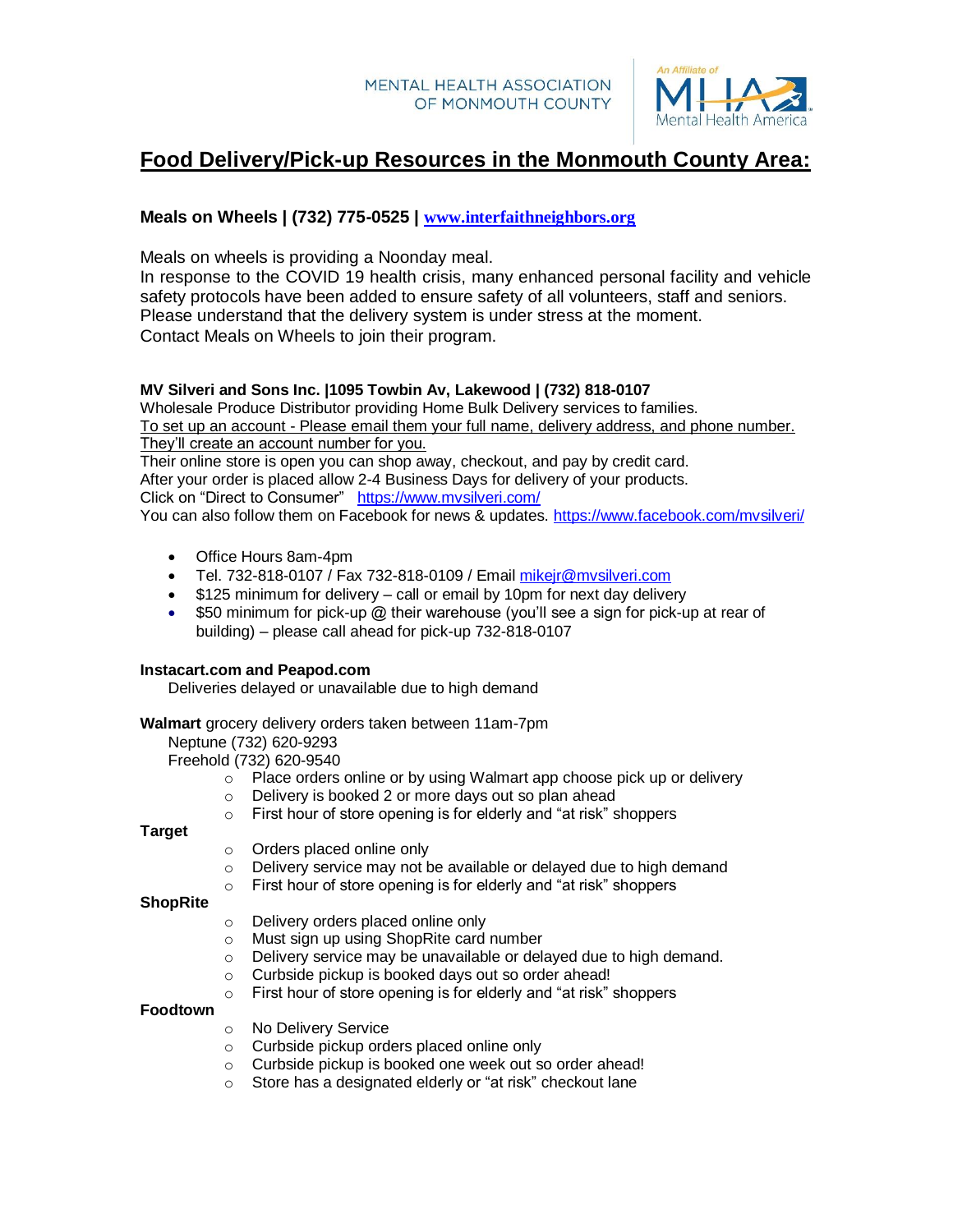

#### $\overline{a}$ **Stop and Shop**

- o Delivery operated by Pea Pod
- o Curbside pickup orders operated by Pea Pod
- o Stores designated hours for elderly and "at risk" shoppers 6-7:30am

#### **Lidle Market**

- o Delivery available with a membership at Shipt.com.
- o Membership fee is now \$49.00, regularly priced at \$99.00
- o New temporary store hours are 8am-8pm
- o Special shopping hours for elderly unavailable

#### **Aldi Grocery Stores**

- $\circ$  Tuesday and Thursdays Aldi stores will be open from 8:30-9:30am for elderly
- and "at risk" shoppers.
- o Delivery operated by Instacart.com

#### **Dearborn Market**

- o Regular delivery of gift baskets (including dry food)
- o No grocery delivery or pickup service

#### **Dean's Market**

- o Order online at [shrewsburyorders@deansnaturalfoodmarket.com](mailto:shrewsburyorders@deansnaturalfoodmarket.com)
- o Store hours are Mon-Sat 9am-7pm and Sun 10-6
- o Tues / Thurs 9-10am shopping hour for elderly
- o Delivery service on Instacart.com
- o Curbside pickup orders accepted until 4:30pm daily

#### **Delicious Orchards**

- o Mail order department operating as scheduled
	- No perishable items shipped
- o Implementing drive through grocery pickup service
	- **Hours 10am-3pm**
	- Prepacked grocery items
	- Video details available at **[www.deliciousorchardsnj.com](http://www.deliciousorchardsnj.com/)**

#### **Wegmans**

- o Temporary store hours 7am-8pm
- o No curbside service available
- o Delivery Service operated by Intacart.com
- o Special store hours for Elderly and "at risk" shoppers unavailable

#### **Whole Foods**

- o Delivery available through Amazon Prime
	- Sign onto prime account and click Whole Foods
- o First hour of store opening is for elderly and "at risk" shoppers
- o Only 60 guests allowed in the store at the same time.

#### **Eat Clean Bro |260 South St, Freehold | (866) 258-1890 [www.eatcleanbro.com](http://www.eatcleanbro.com/)**

- o View menu online and choose from selection of over 50 meals
- o Free delivery within 15 miles of local kitchens. Any delivery over 15 miles will charge a \$10.00 fee
- o Delivery and pickup schedule available online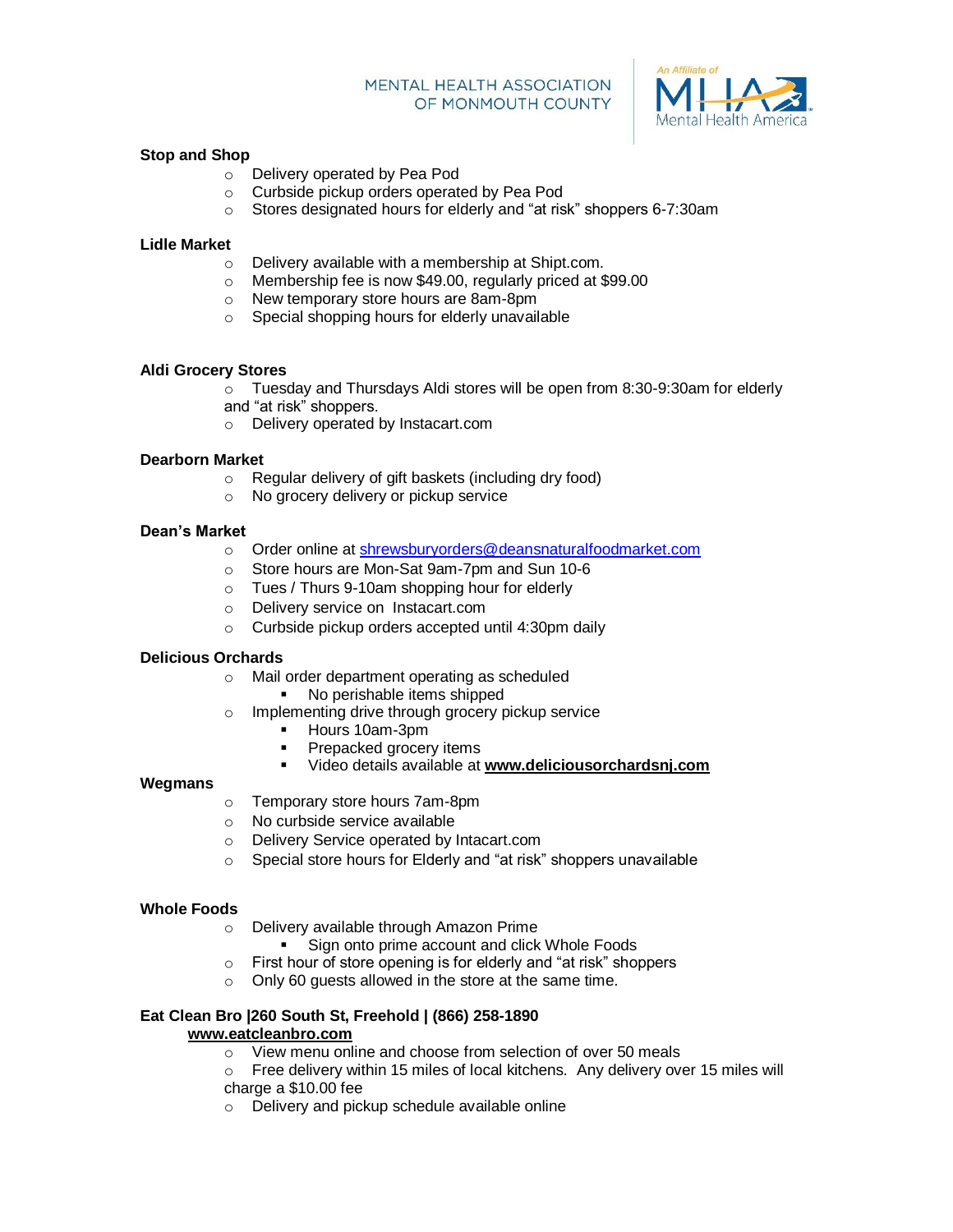

#### $\overline{a}$ **Two River Dairy LLC | 517 S 7th Av, Long Branch | (732) 973- 4818 [www.tworiverdairy.deliverybizpro.com](http://www.tworiverdairy.deliverybizpro.com/)**

- o Sign up for service and choose your product online
- o Delivered to your door.
- o Details available on website

#### **Wild Alaskan Company | [www.wildalaskancompany.com](http://www.wildalaskancompany.com/)**

o Wild Alaskan Company is a Delivery Service that connects you to quality seafood. Sign up for a monthly seafood membership on their website.

#### **Wildzora will stock your pantry | [www.wildzor.com](http://www.wildzor.com/)**

- o Wildzora offers freeze dried real food meals and snacks.
- $\circ$  Backordered products shipping in 4-8 weeks until further notice

#### **Thrive Market | [www.thrivemarket.com](http://www.thrivemarket.com/)**

- $\circ$  Your favorite organic & non-GMO brands up to 50% off delivered to your door.
- o Every paid membership sponsors a free one for a low income family.
- o 100% recyclable packaging and zero-waste warehouses
- o One year membership is \$5.00 per month billed yearly

#### **Freshii | 838 State Route 35 Middletown 07748 | [www.orderfreshii.com](http://www.orderfreshii.com/)**

o Offering curbside pickup

#### **Monmouth Meats | Monmouth Street, Red Bank | [www.monmouthmeats.com](http://www.monmouthmeats.com/)**

- o Call in order at (732) 741-5292
- o Offering curbside pickup
- o Menu available online

#### **Belford Seafood Co Op | 901 Port Monmouth Rd, Belford | (732) 787-6508**

- o Call in order at (732)787-6508
- o Curbside pickup only

**Uber Eats Delivery [www.ubereats.com](http://www.ubereats.com/) Grub Hub Delivery [www.grubhub.com](http://www.grubhub.com/) Door Dash Food Delivery [www.doordash.com](http://www.doordash.com/) Bring Me That Food Delivery [www.bringmethat.com](http://www.bringmethat.com/)** Steaks and Seafood delivered to your door [www.madeyouhungry.com](http://www.madeyouhungry.com/) Healthy Meals delivered ready to eat [www.mamasezz.com](http://www.mamasezz.com/) Healthy Meal Kits ready to cook: [www.hellofresh.com](http://www.hellofresh.com/)

[www.homechef.com](http://www.homechef.com/)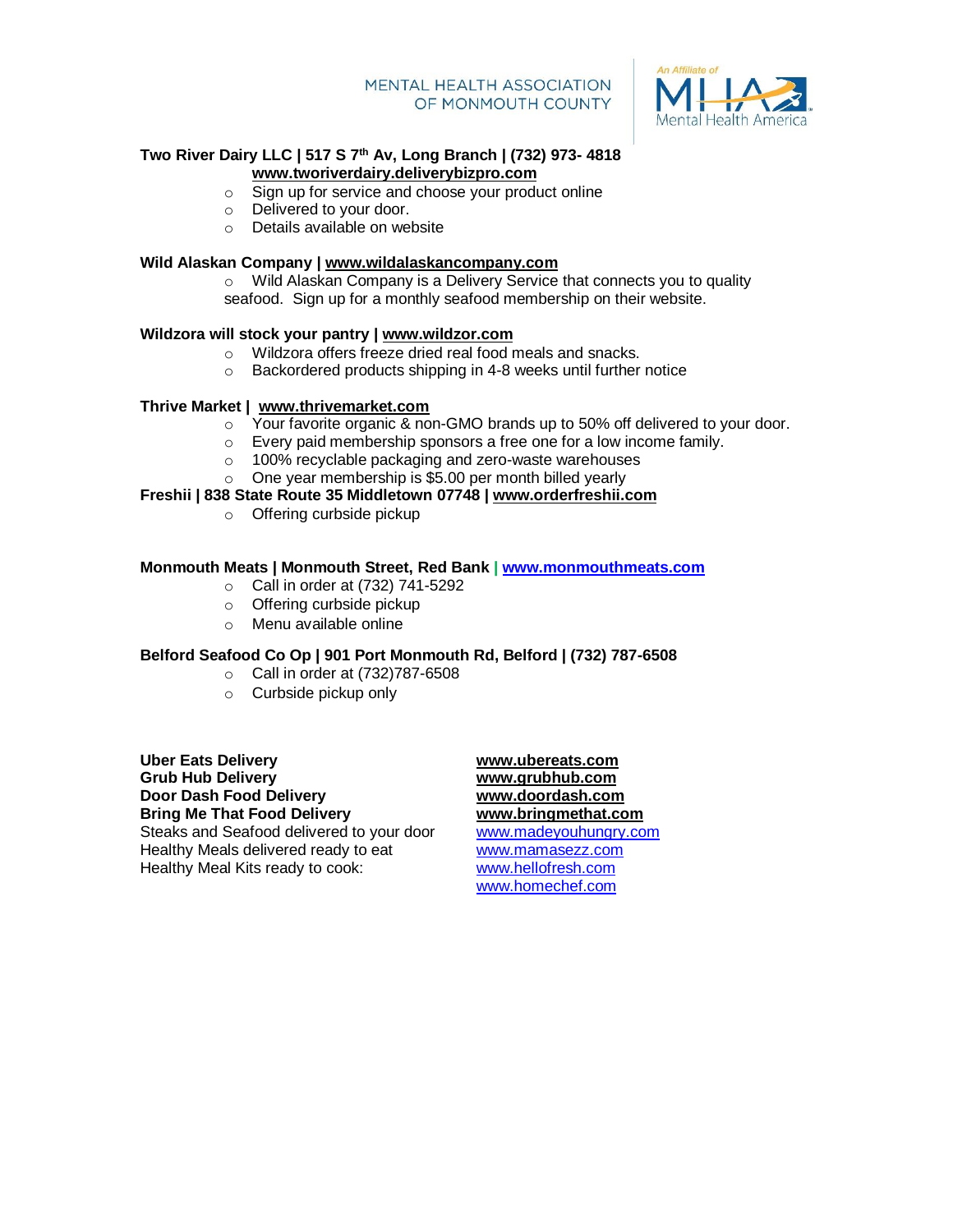

# **Baby Formula / Infant Needs /Senior Nutrition Resources:**

**WIC** / **VNANJ** 88 Main Street, Belford 07718 (732) 471-9301 <http://www.vnahg.org/wic>

- NJ Early Intervention System (NJEIS) is still be offered, which provides services & supports for families with children ages infant to 3 years, who have developmental delays or disabilities via Telehealth. Call the toll-free number, 888-653-4463 or contact Kristina Montague, Referral Unit Manager, via email: [kmontague@cjfhc.org](mailto:kmontague@cjfhc.org) or Cynthia Newman, Regional Director, via email: *cnewman@cjfhc.org.*
- Pregnancy / Breastfeeding COVID-19 guidance available 202-232-5492
- Further information is available on their Facebook page
- NJ WIC is open for business and services are now available by phone. During the COVID19 pandemic, participants will continue to receive benefits. At this time, WIC is allowing additional food items. Call your local WIC office.

# **Similac** –

**Not providing for free at this time**, however working on keeping inventory in stores. There is a samples / savings program parents can sign-up for: **https://similac.com/strongmoms** Currently still available for direct-ship, home-delivery. To order Similac, visit major retailers below:

- [Walmart.com](https://www.walmart.com/browse/baby/similac-baby-formula/5427_133283_9347462)
- [Target.com](https://www.target.com/b/similac/-/N-5zwn2)
- [Amazon.com](https://www.amazon.com/stores/page/E4A42A31-A18F-4E60-B075-A6A1AB2BBAD7?ingress=0&visitId=ab0e9b35-455d-4ee8-b128-dfd74c7456bb&lp_slot=auto-sparkle-hsa-tetris&store_ref=SB_A0596573WJ34HRY54PXU&ref_=sb_s_sparkle)
- [Costco.com](https://www.costco.com/CatalogSearch?dept=All&keyword=similac)
- [Sam's.com](https://www.samsclub.com/s/similac%20formula?clubId=undefined&offset=0&rootDimension=pcs_availability%253AOnlinepipsymbBrand%253ASimilac&searchCategoryId=all&searchTerm=similac+formula&selectedFilter=all&sortKey=relevance&sortOrder=1)
- [BJ's.com](https://www.bjs.com/search/similac/q)

### *A Message from the makers of Similac:*

The safety of our customers is at the forefront of everything that we do. While health and safety standards and procedures are followed daily at our manufacturing facilities, we want to make you aware of the extra precautions we are taking to ensure everyone stays healthy during this heightened concern about COVID19.

# *A Message from the makers of Enfamil:*

We have added precautionary measures to every step of our formula making process. We will continue to implement advanced risk management strategies as the situation evolves in order to protect and serve our community. Join Enfamil Family Beginnings program to get baby formula coupons and other savings

Order online at Walmart, Target, or Amazon

### *A Message from the makers of Gerber:*

We want to reassure families that we are here to navigate the COVID19 situation and ensure families can access our nutritional formulas, foods and beverages as the response to the pandemic evolves.

Families can find information about discounted products on our website [www.gerber.com/coupons](http://www.gerber.com/coupons)